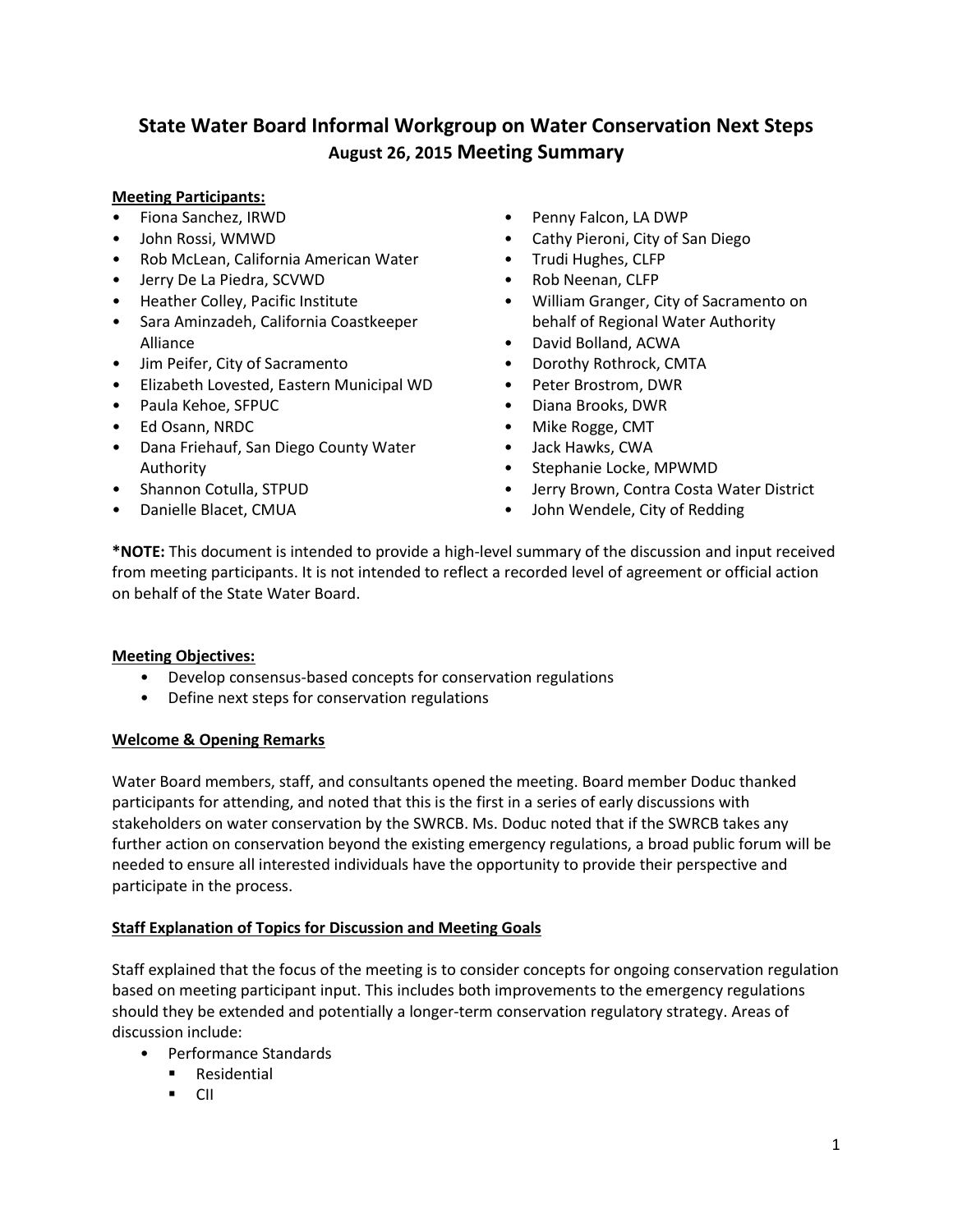- **Water Loss**
- Rates, Pricing, & Fiscal Management
- Conservation Programs

Additionally, staff asked stakeholders to identify potential equity and implementation considerations for future conservation measures around the following topics:

- Credit for investments in resilience
- Affordability for low-income customers
- Climate adjustments
- Groundwater reserves
- Consolidation factors
- Regional approaches
- Data collection and reporting

## **Discussion on Conservation Policy Objectives**

The bulk of the discussion focused on the conservation policy objectives identified above. This discussion was organized around the following questions. Responses to questions provided by meeting participants are summarized under each heading.

# **1. What are the options for setting performance standards?**

- Minimum Health and Safety Standards could be useful, but the challenge is determining what that standard should be, particularly because those standards will vary by region (some drier, hotter areas require more water). Establishing minimum standards are important for success.
- Indoor vs. Outdoor standards will vary agency by agency. Another challenge is that only total water use is measured and there is no distinguishing between metering indoor vs. outdoor use.

# **2. Are Commercial, Institutional, and Industrial (CII) targets by business/institution type needed?**

- Participants drew the link between waste water agencies and the CII sector, suggesting that recycled wastewater could be put to better use such as in outdoor commercial landscapes.
- Participants noted that CII customers are diverse and the issues are so complex that setting appropriate targets could require a lot of time and resources. A one-size-fits-all requirement may not be tenable given the wide range of commercial/industrial uses.
- Manufacturers and food processors want to take food process water off the table, but some participants felt that everything must be considered and that there should be no sacred cows. The challenge will be ensuring that future policies will not compromise public safety or cause economic harm.
- Participants suggested evaluating the potential savings by industry before even considering developing any CII targets.

# **3. Should minimum standards be established for conservation programs?**

- Participants suggested there are regional differences that should be recognized in any future conservation program. Season-to-season variation in population for vacation destinations, climate, and the economic health of the communities being served are some of the differences that should be considered. For example, some communities still rely on water-intensive evaporative coolers, to provide essential cooling in hotter climates.
- Whatever is planned for now should acknowledge that circumstances may look different when the next drought comes: more people, more growth, and more demand.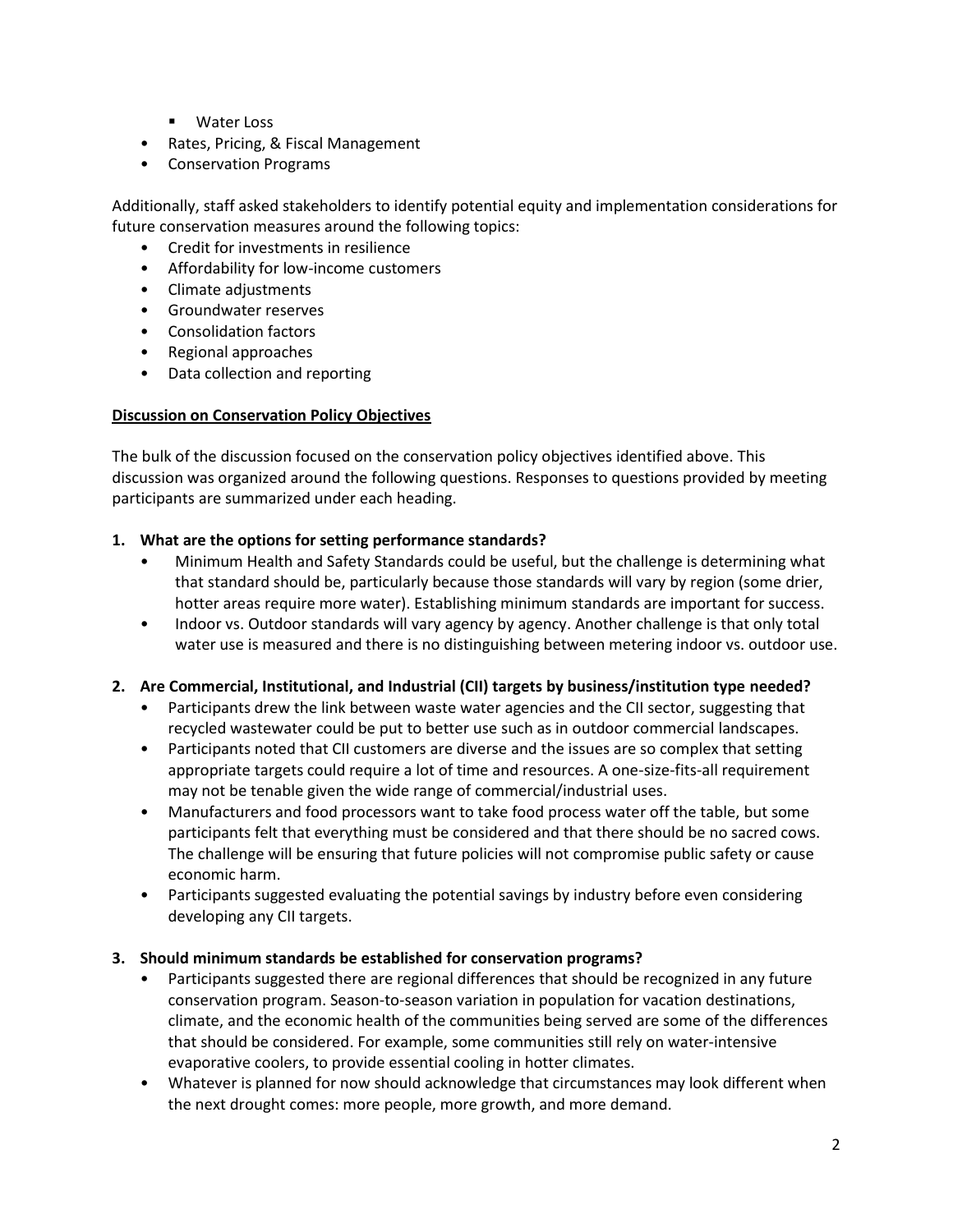- Some participants were concerned that a conservation standard designed to provide water for minimum health and safety needs is not an appropriate target. Such a minimum standard would be effective during drought emergencies, but is not appropriate for long-term use.
- Prop 218 provides some impediment to moving quickly unless agencies have planned ahead and educated their rate payers in advance. Water purveyors need a pricing mechanism that can be triggered quickly to drive conservation measures that do not run afoul of 218.
- Some participants discussed establishing thresholds for water loss, but not specific percentages. A suggestion was made to track performance using the Infrastructure Leak Index (ILI) to track water loss. ILI can fluctuate from year to year, and finding an appropriate baseline for water loss measurements could be difficult.
- Participants suggested that conservation or water use targets should account for population growth and the expanding economy.
- Though water agencies expressed a desire for flexibility and regional targets, some organizations suggested that there is a benefit to having a consistent statewide approach.
- As an alternative to a single, minimum standard, some participants recommended relying on Best Management Practices (BMPs). Although BMPs were advanced in the early 90s, enactment of SB 7x7 moved the State from a BMP approach to a percent reduction approach. BMPs could become the focus of a future conservation strategy or come into play for agencies that are not meeting targets.

# **4. What ongoing data collection/reporting should the Board require?**

- Property and customer level data could be analyzed to determine performance standards.
- Some participants suggested that suppliers implement an audit system to provide data and assist in enforcement. For example, a percentage of customers could be audited every year to produce a steady stream of data.
- Some organizations would like the flexibility to report on the fiscal year rather than calendar year, which would make data collection/reporting easier and more accurate.
- Participants want to know how the data collected will be used. While data analysis could be valuable, participants suggested SWRCB should be thoughtful about the amount and type of data to be collected and cautious about drawing conclusions when other factors may be at play.
- Some participants suggested that reporting on BMP implementation should be considered as an alternative to the current reporting on water production and comparison to targets. Other participants noted this may be resource intensive, and may not be fair to those organizations/agencies already meeting all conservation targets.

# **5. General Concepts**

- There is a call by many water agencies to provide more guidance and flexibility at the local level. There is considerable confusion among water suppliers and their customers about the current conservation standards; some agencies want to impose a % reduction across the board within their service area as opposed to implementing more targeted local programs by sector.
- HOAs continue to be problematic and prevent people from making changes to promote conservation. Though HOA rules may run afoul of the law currently, enforcement is a problem.
- Defining the "baseline" year for future conservation is extremely difficult in the rapidly changing California environment. Consideration should be given to identifying "normal" years on which to base future actions.
- Water suppliers should identify and target excessive use and incorporate price signals for their customers.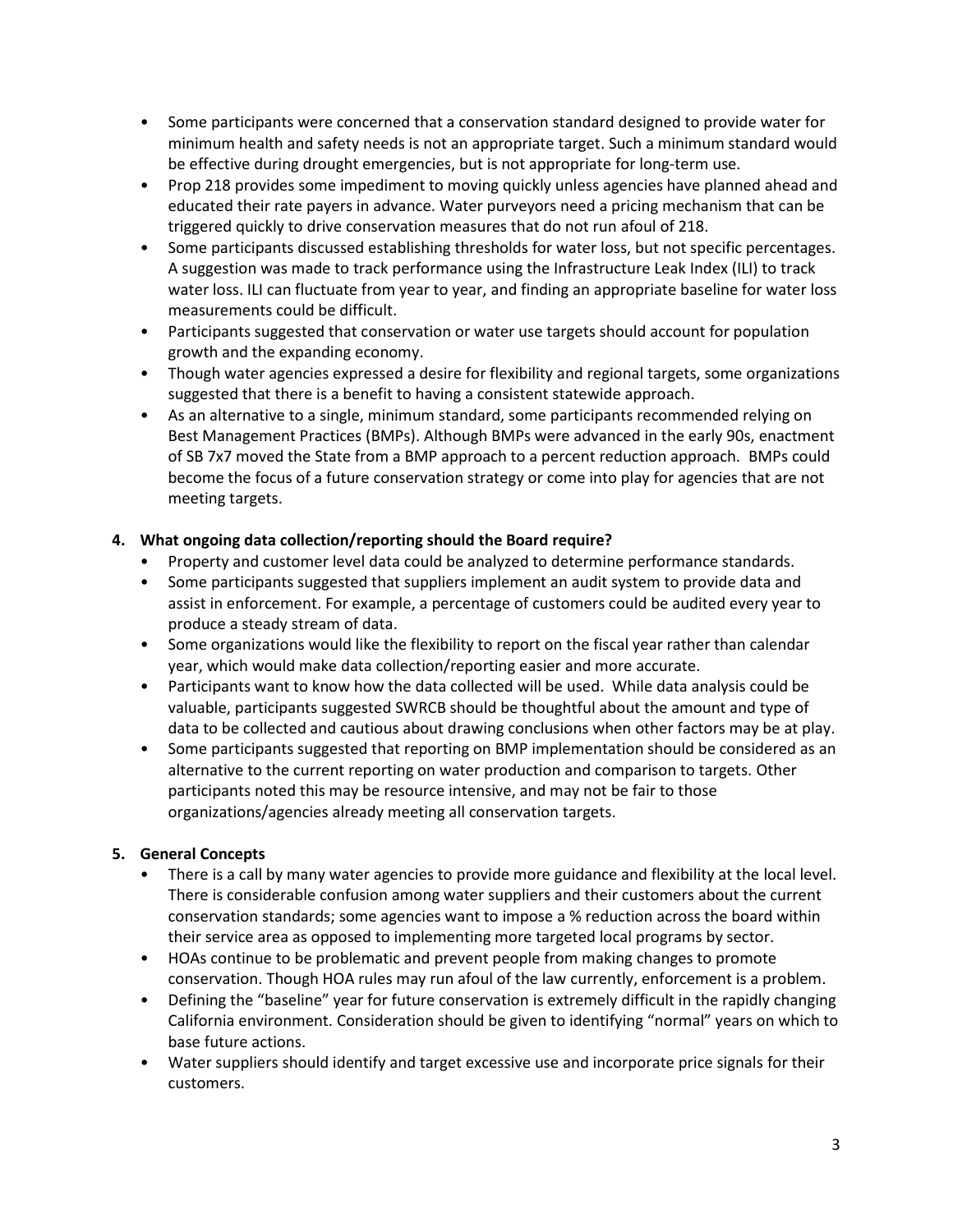• There was discussion about how total GCPD should be calculated and used. Some participants suggested that it include all sources of water, including storm water and recycled water.

## **Discussion on Equity and Implementation**

After the water conservation program discussion, SWRCB staff asked meeting participants to think about potential credits for water users to ensure equitable implementation of water conservation regulations. This discussion was organized around the following questions. Responses to questions are summarized under each heading.

# **1. Should the Board give credit to water suppliers whose actions have increased resilience to drought?**

- Many participants are concerned that the lack of credits or other recognition is a disincentive for past and future supply augmentation investments. Beyond water supply, these investments may also have bearing on economy and jobs.
- Long term conservation strategies should recognize a balanced approach to demand management and supply enhancement.
- Many water suppliers want credit for the good work they've done already to both increase water supply and reduce per capita water use through previously implemented conservation measures.

# **2. What types of credit could be considered?**

- Many suppliers suggested that credits should be granted for diversifying water supply portfolios, including recycled water projects for potable and non-potable and desalination projects. Credits should be structured to encourage water suppliers to make investments in diversifying their supplies locally.
- Suppliers also want credit for managing their local groundwater resources and having sufficient groundwater supplies.

# **3. Should alternative standards be available for suppliers serving disadvantaged communities?**

- There was some discussion about how to engage smaller water suppliers more effectively. Participants noted that there are hundreds of smaller water suppliers that supply 3000 to 9000 people, or less. While it was suggested that some of the smallest utilities (i.e. less than a couple dozen customers) consider other alternatives, such as consolidation, participants suggested that the SWRCB look for opportunities where a specific measure or practice could be generally applied.
- A number of participants cautioned that disadvantaged communities are not always discreet communities and are often integrated within a larger city.
- Investments in local supplies should be recognized because they help supply these disadvantaged communities for whom it is not about access but about affordability.

# **4. General comments/Concepts**

• Some participants noted that the revenue loss component of the conservation regulation is a challenge for long term planning. They commented that while a district or local agency can plan for a revenue hit of 25%-40% in the short term, a long term revenue loss of that magnitude is a significant challenge. The SB 7x7 framework gives agencies time to orient their rate structures and manage long-term declines in revenues.